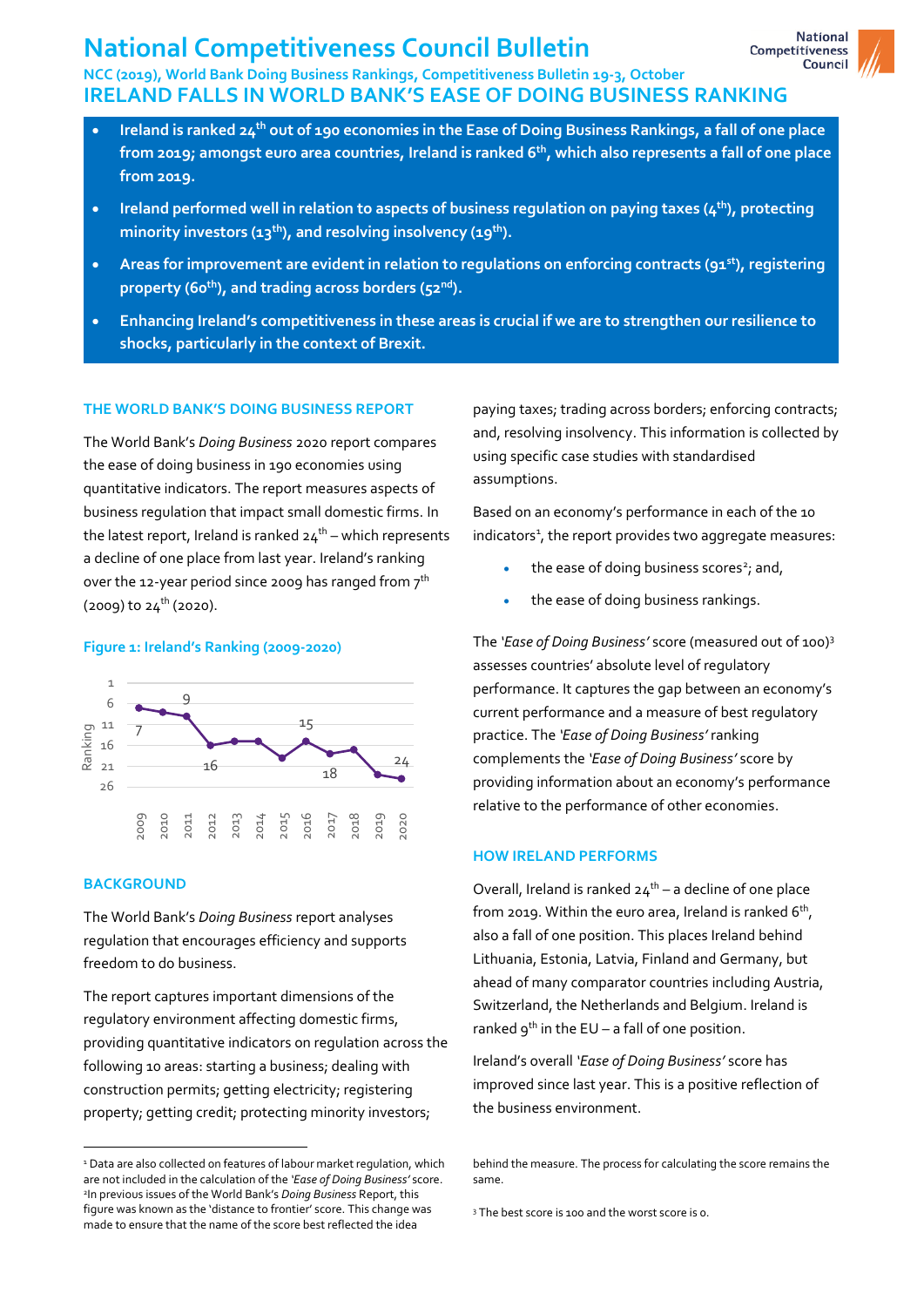The top 10 countries, their *'Ease of Doing Business'* scores, and the change in their scores since last year are summarised in Table 1.

## **Table 1: The top ten countries, their scores (out of 100), and the change in their scores since last year**

| <b>Rank</b>             | <b>Economy</b>       | <b>Score</b> | <b>Score</b><br>change |
|-------------------------|----------------------|--------------|------------------------|
| $\mathbf{1}$            | New Zealand          | 86.8         | $(+0.21)$              |
| $\overline{\mathbf{z}}$ | Singapore            | 86.2         | $(+0.96)$              |
| 3                       | Hong Kong SAR        | 85.3         | $(+1.08)$              |
| 4                       | Denmark              | 85.3         | $(+0.66)$              |
| 5                       | Korea, Rep.          | 84.0         | $(-0.14)$              |
| 6                       | <b>United States</b> | 84.0         | $(+1.25)$              |
| 7                       | Georgia              | 83.7         | $(+0.42)$              |
| 8                       | United Kingdom       | 83.5         | $(+0.85)$              |
| 9                       | Norway               | 82.6         | $(-0.35)$              |
| 10                      | Sweden               | 82.0         | $(+0.73)$              |
| 24                      | <b>Ireland</b>       | 79.6         | $(+0.69)$              |

**Source: World Bank**

## *Ireland's Scores*

A number of indicators have improved. For example, Ireland's scores for protecting minority investors, registering property, and enforcing contracts have increased since last year.

## **Figure 2: Ease of Doing Business Score 2019/ 2020, Ireland, by indicator**



Ireland's scores for the following five indicators declined since last year: starting a business, dealing with construction permits, getting electricity, getting credit, and resolving insolvency. These declines were most significant in the starting a business and dealing with construction permits indicators – driven mainly by increased timelines to complete the procedures.

## *Ireland's Rankings*

In terms of rankings, Ireland remains a top performer for paying taxes ( $4<sup>th</sup>$ ), protecting minority investors (13<sup>th</sup>), and resolving insolvency  $(19<sup>th</sup>)$ . Ireland's rankings have improved for the protecting minority investors and enforcing contracts indicators, while Ireland's rankings have remained the same for paying taxes  $(4<sup>th</sup>)$  and trading across borders ( $52<sup>nd</sup>$ ).

In five of the ten *'Ease of Doing Business'* indictors, Ireland's ranking has fallen. This is largely due to marginal gains made by other countries rather than a decline in Ireland's performance.

The report highlights a number of other areas where Ireland continues to lag behind the top performing economies: enforcing contracts (91<sup>st</sup>), registering property (60<sup>th</sup>), trading across borders (52<sup>nd</sup>), getting credit ( $48<sup>th</sup>$ ), and getting electricity ( $47<sup>th</sup>$ ).

In relation to Ireland's poor performance for enforcing contracts, the data used focus primarily on the efficiency of the commercial court system, measuring the time and cost of resolving a commercial dispute between two firms and the quality of the judicial process. Ireland's ranking  $(91<sup>st</sup>)$  emphasises how far it is behind the leading performers; this partially reflects the extremely long length of time it takes to resolve a dispute (650 days). The report acknowledges continued efforts that Ireland has made in this area, and notes that Ireland made contract enforcement easier by introducing a law on mediation.

Improvement is also required in relation to starting a business - the report notes that the numbers of days to start a business in Ireland has increased from 5 days to 11 days. Similarly, in the case of dealing with construction permits, it now takes 14.5 days longer compared to 2019. As these numbers are based on the World Bank's reading of legislation and inputs from experts, it is not possible to examine this indicator in any further detail.